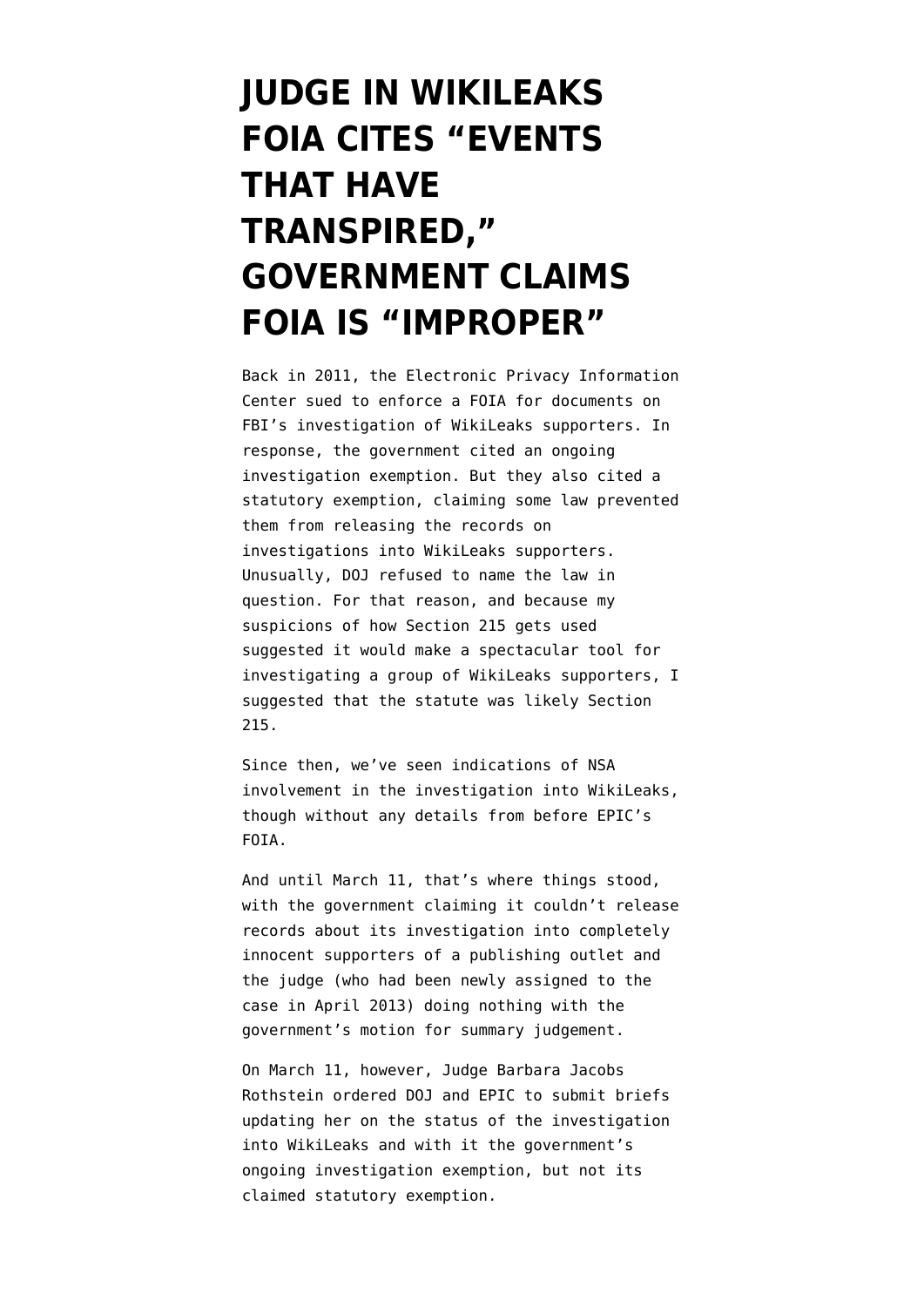The Court takes judicial notice that events have transpired during that time that may cause the government's position to to have changed. Therefore, the Court instructs the government to update its position regarding Plaintiff's FOIA request, particularly with respect to the government's invocation of exemption 7(A).

The language of her order suggests two things. First, if Rothstein is asking whether the 7(A) ongoing investigation exemption remains active, it suggests she's may not accept the government's statutory exemption 3 to completely withhold these documents. And she doesn't say what the "events" that "have transpired" are, but it's probably not any developments in the WikiLeaks investigation, as that's what she says she doesn't know. That makes it likely the Snowden leaks and related official disclosures have made the exemption 3, the basis for which she knows about from classified declarations, moot.

That's all tea leaf reading. And even if I've read the tea leaves correctly, it doesn't mean I'm right about Section 215. After all, back door searches on collection targeted at Julian Assange (who, as a foreign citizen and alleged spy, would be a legal target under Section 702 or even generally) would be a useful investigation into WikiLeaks supporters as well, though there's abundant reason to believe dragnet queries serve as the basis for back door searches. Still, I think it's likely that something that has been released and declassified since last April has mooted the government's secret statutory claims.

The government, having sat on Judge Rothstein's April 11 deadline from March 11 until Tuesday, is now stalling for time. (h/t JG; links to come shortly) On Tuesday, the lawyer who inherited this case claimed she has another case that prevents her from writing 10 pages on the status of the WikiLeaks investigation. But also that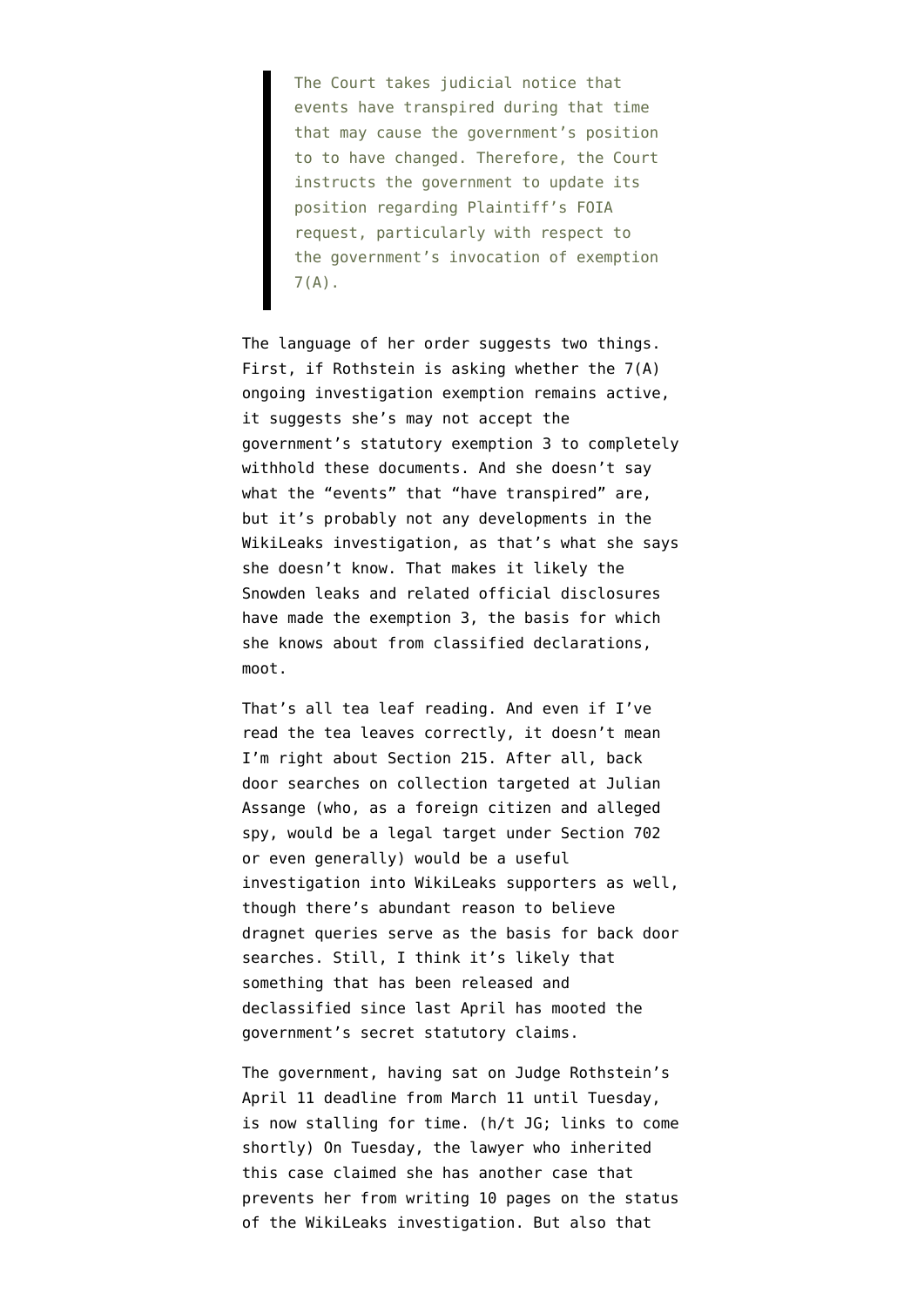she needs more time to consult with the "defendant agencies."

> In addition, the draft supplemental brief will require review within the Department of Justice and defendant agencies before it may be filed.

EPIC's not buying it, citing from the judge's previous orders warning against extensions and stating clearly that business in other matters is not a good excuse. EPIC also described DOJ's sleazy post-business hours effort to provide notice. and noted this is precisely the kind of thing Judge Rothstein had said would get a motion summarily denied.

> Ms. Zeidner Marcus also did not timely notify Plaintiff's counsel of her plans to file this Motion for Extension of Time. Ms. Zeidner Marcus first contacted Ms. McCall on April 8, 2014, the date that the filing was due, after ordinary business hours. Ms. Zeidner Marcus first emailed Ms. McCall on April 8, 2014 at 5:01 PM and followed up at approximately 5:30 PM that day with a telephone call. This did not give Ms. McCall sufficient time to consider Ms. Zeidner Marcus' request or to consult with Ms. McCall's co-counsel ,Mr. Rotenberg, regarding that request. Ms. Zeidner Marcus then filed her Motion for Extension of Time at 11:23 PM on the same day (April 8, 2014).

To which DOJ responded by accusing EPIC of filing an "improper" FOIA.

> This case involves plaintiff's attempts to improperly use the Freedom of Information Act to seek information about ongoing criminal investigations.

Remember, the underlying issue here is that DOJ shouldn't be investigating innocent supporters